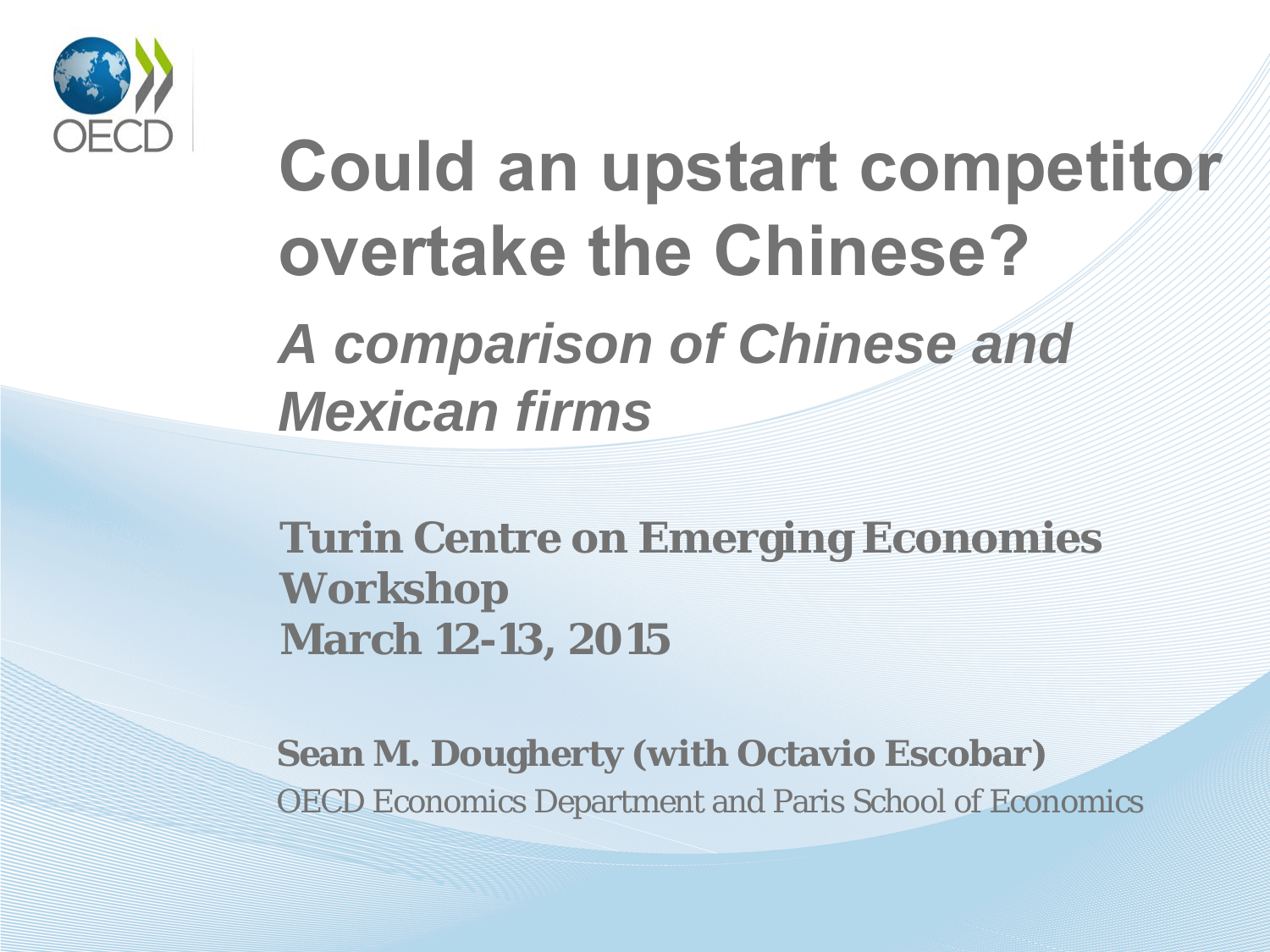## *Outline of paper*

- **China versus Mexico?** 
	- Unit Labour Costs and aggregate TFP
	- The distribution of employment by firm size
	- Informality
- **Let's look at TFP**
- **Data and empirical strategy**
- **Results**

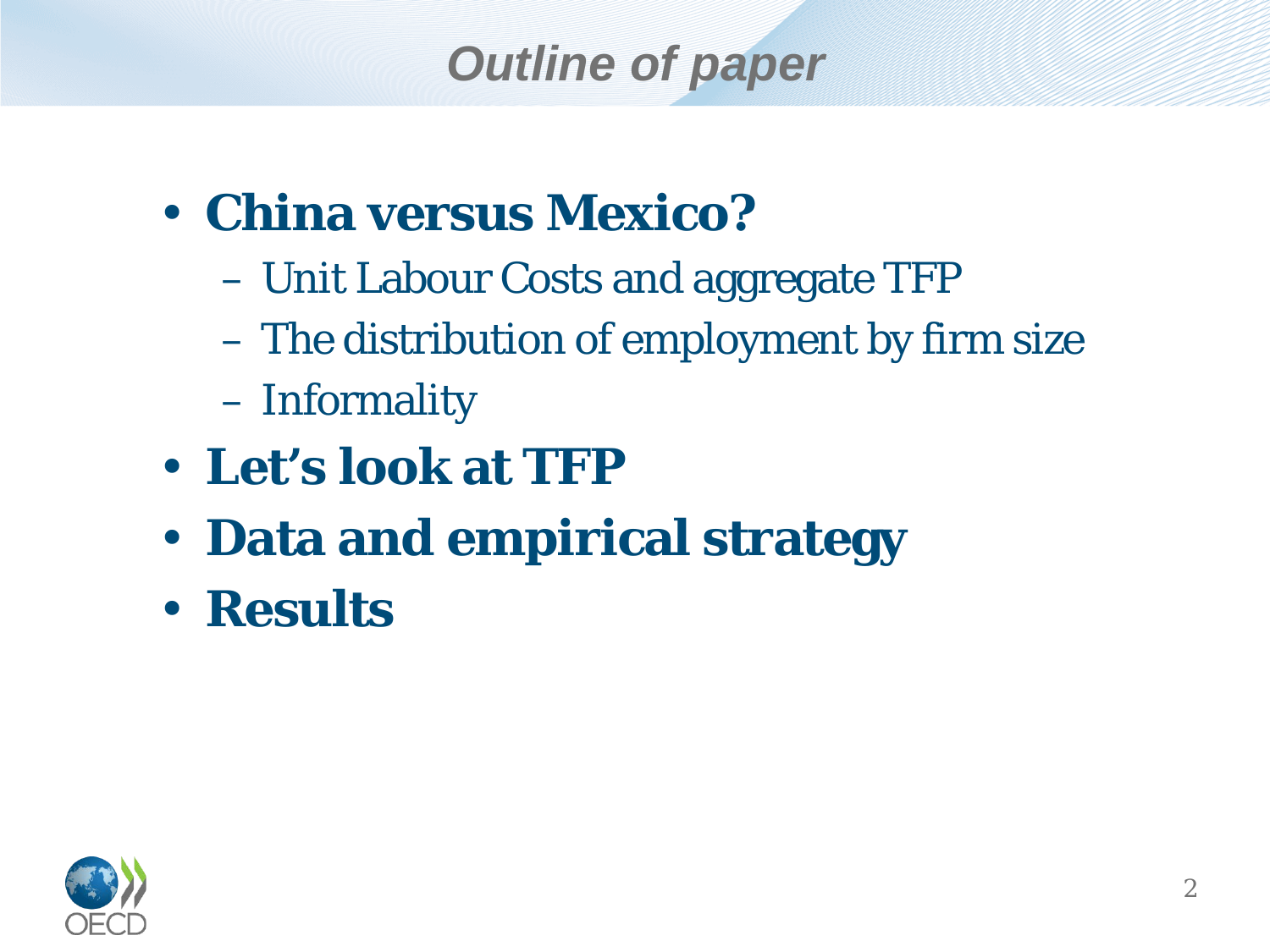#### **Mexico's Unit Labour Cost rises have been mild**



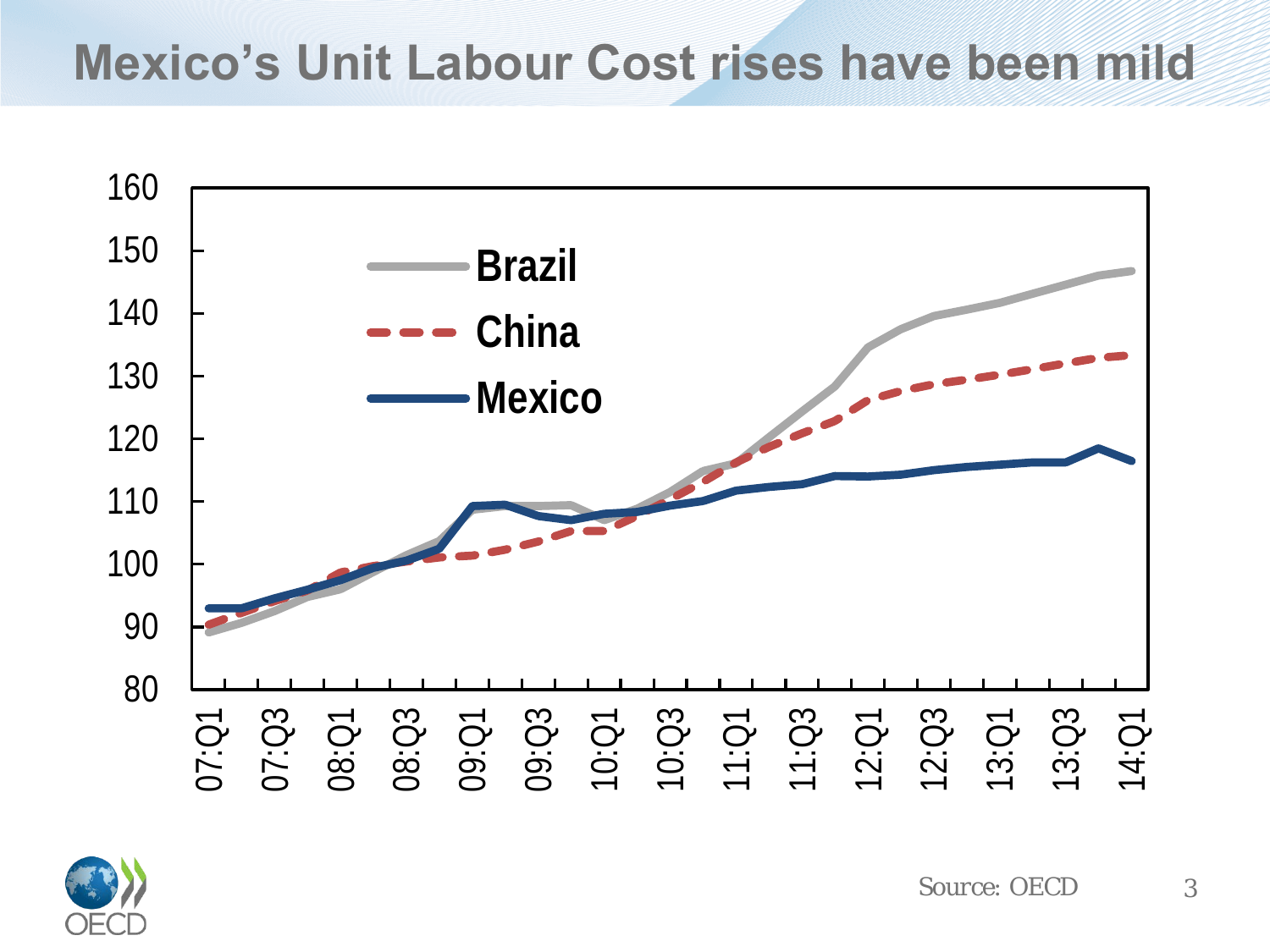#### **Mexico's TFP growth has been sluggish**



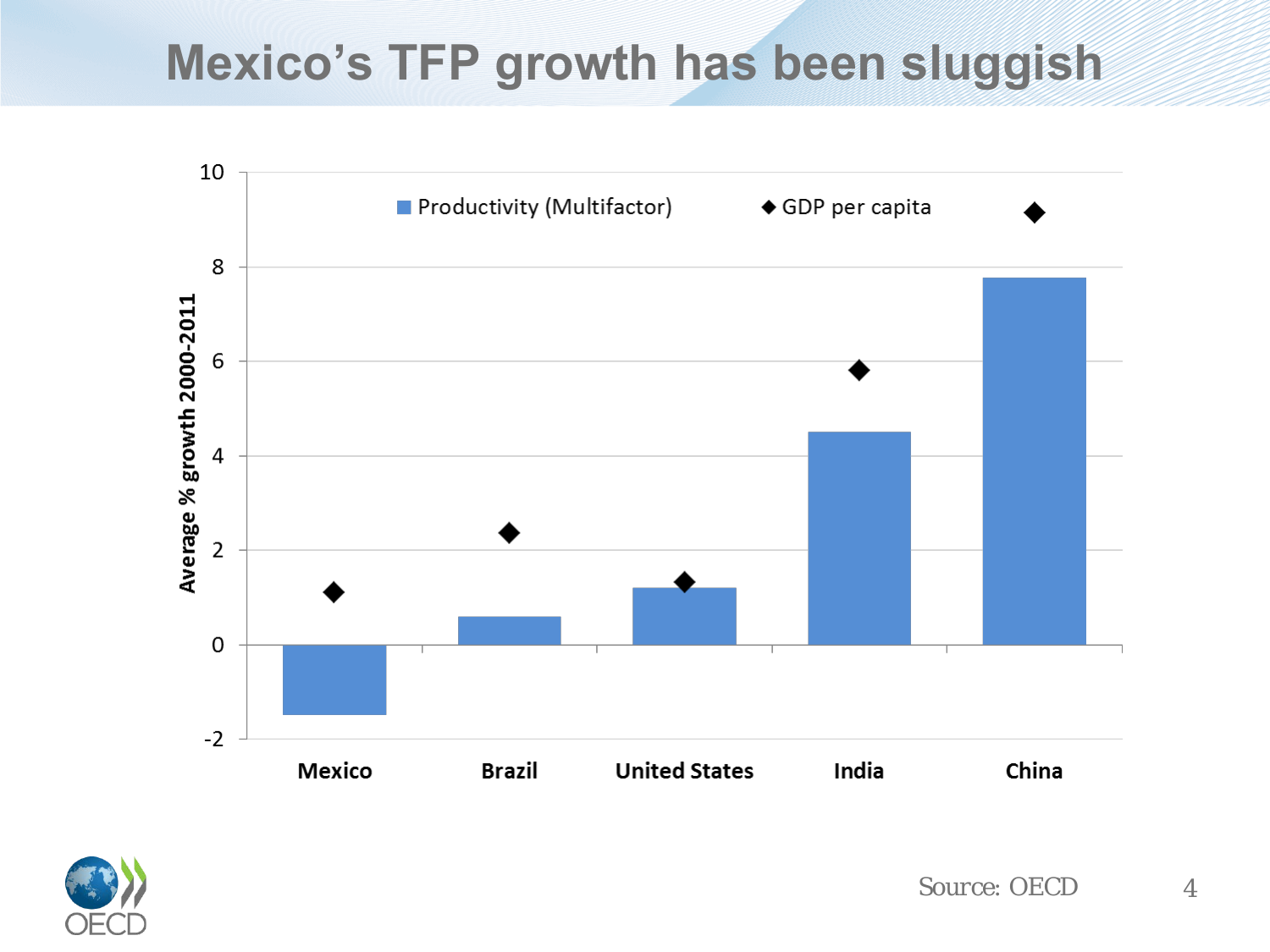#### **The employment distribution by firm size is skewed**



# of Workers in Plant



**Source:** Hsieh and 5 Klenow (2012; 2014)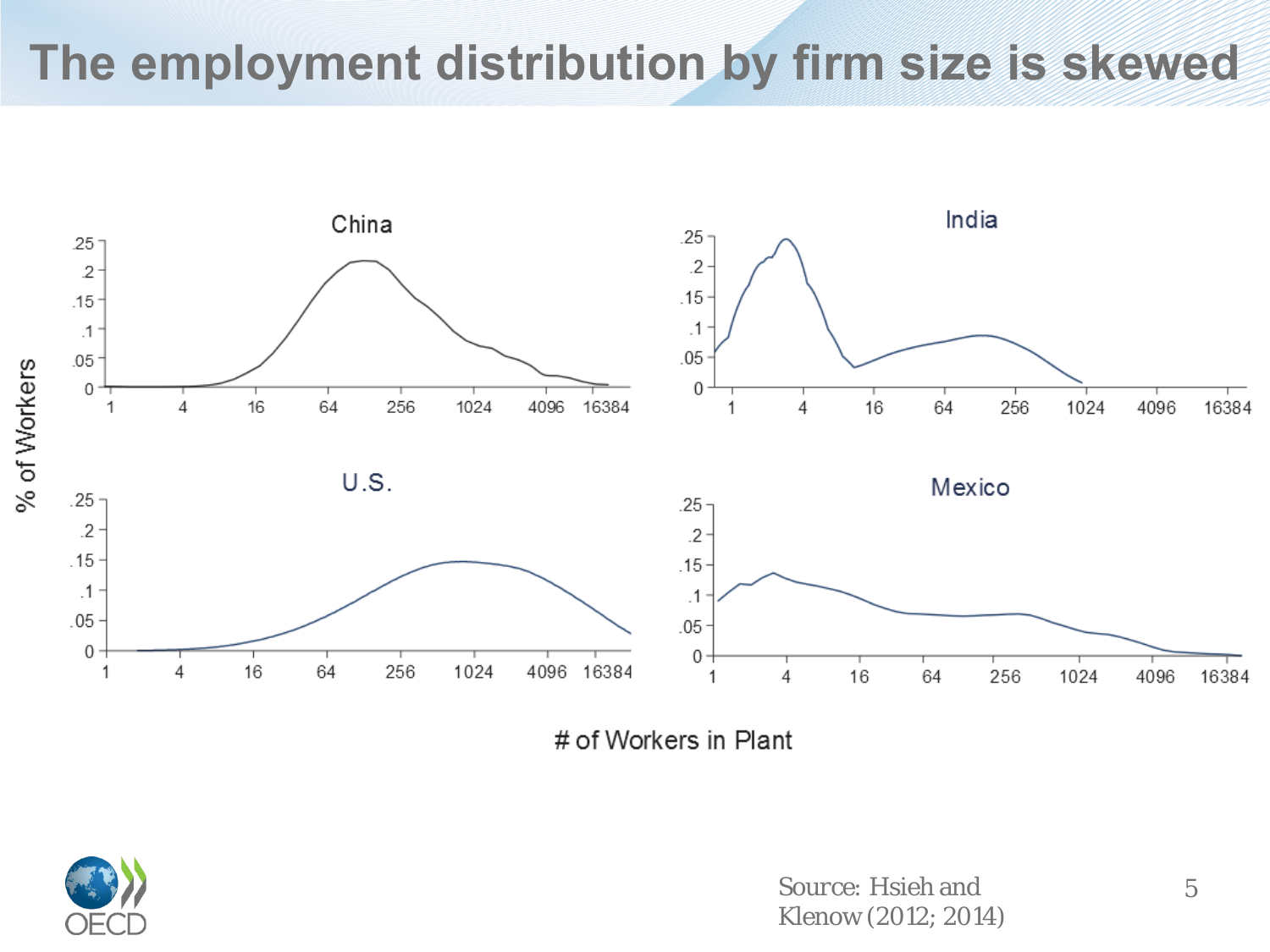#### **Informality and firm size are tightly intertwined**



Share of Plants



*Source:* Klenow (2012)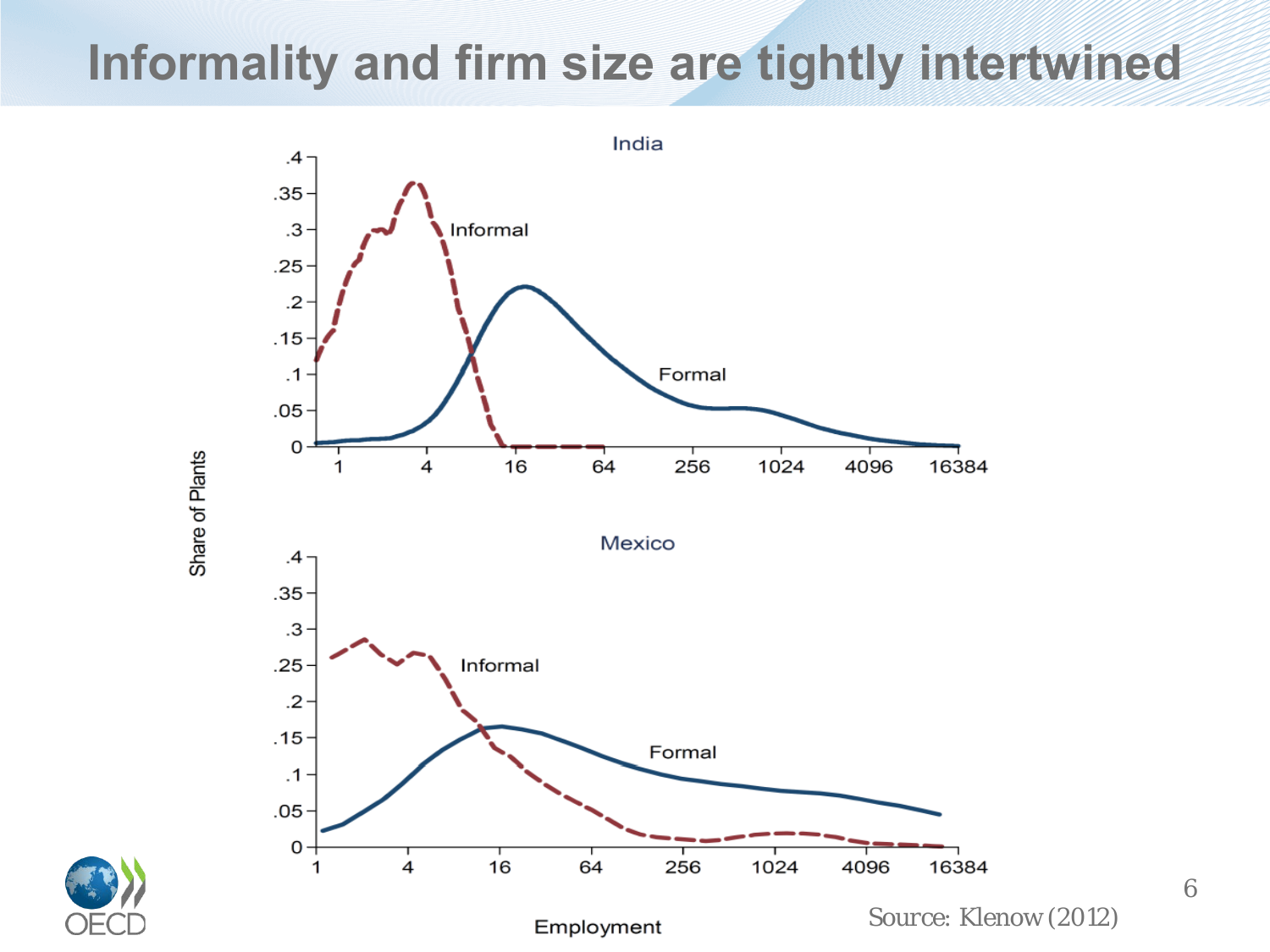#### **Calculating TFP**

We use these data to calculate plant's TFP as its logged output minus a weighted sum of its logged capital, labour, and intermediate inputs:

$$
TFP = ln(Y) - \alpha_K ln(K) - \alpha_L ln(L) - \alpha_M ln(M)
$$
\n(1)

where the weights  $\alpha_j$  are each input  $j \in \{K, L, M\}$  elasticities. To measure these elasticities, we use industry-level input cost shares. We compute cost shares, at NAICS 3-digit level, using Mexico's input-output table for the year 2008 from INEGI System of National Accounts (SCNM). Following OECD (2001), for each industry, we use data on total output  $(Y)$ , expenditures on intermediate inputs  $(M)$ , compensation of employees  $(W)$ , net taxes  $(T)$ , gross operating surplus and mixed income  $(GOS + I)$ , and the number of employees and self-employed.

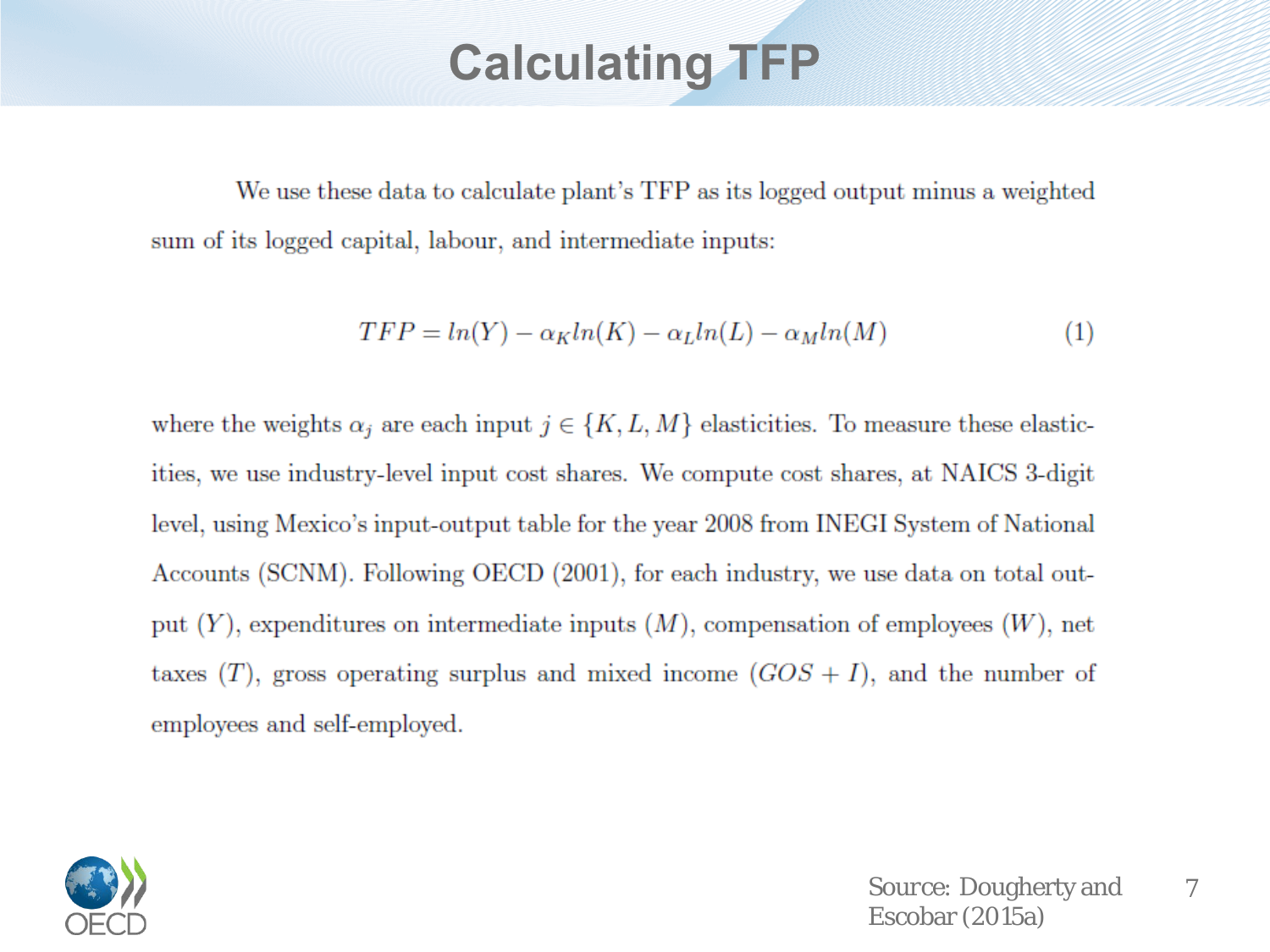#### **Firm level TFP growth is vaguely similar, on average**



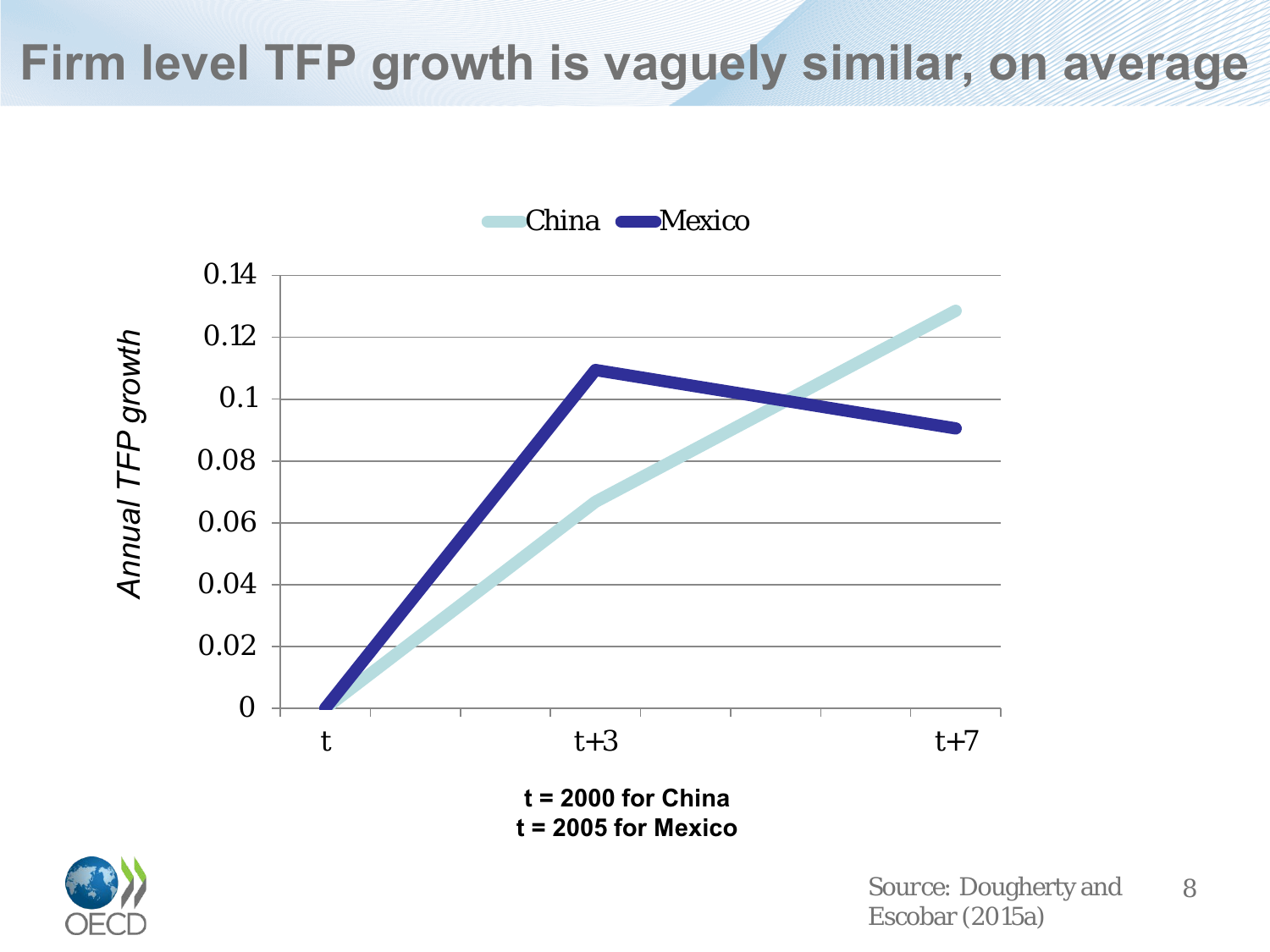#### **Firm level TFP dispersion is much higher in Mexico**



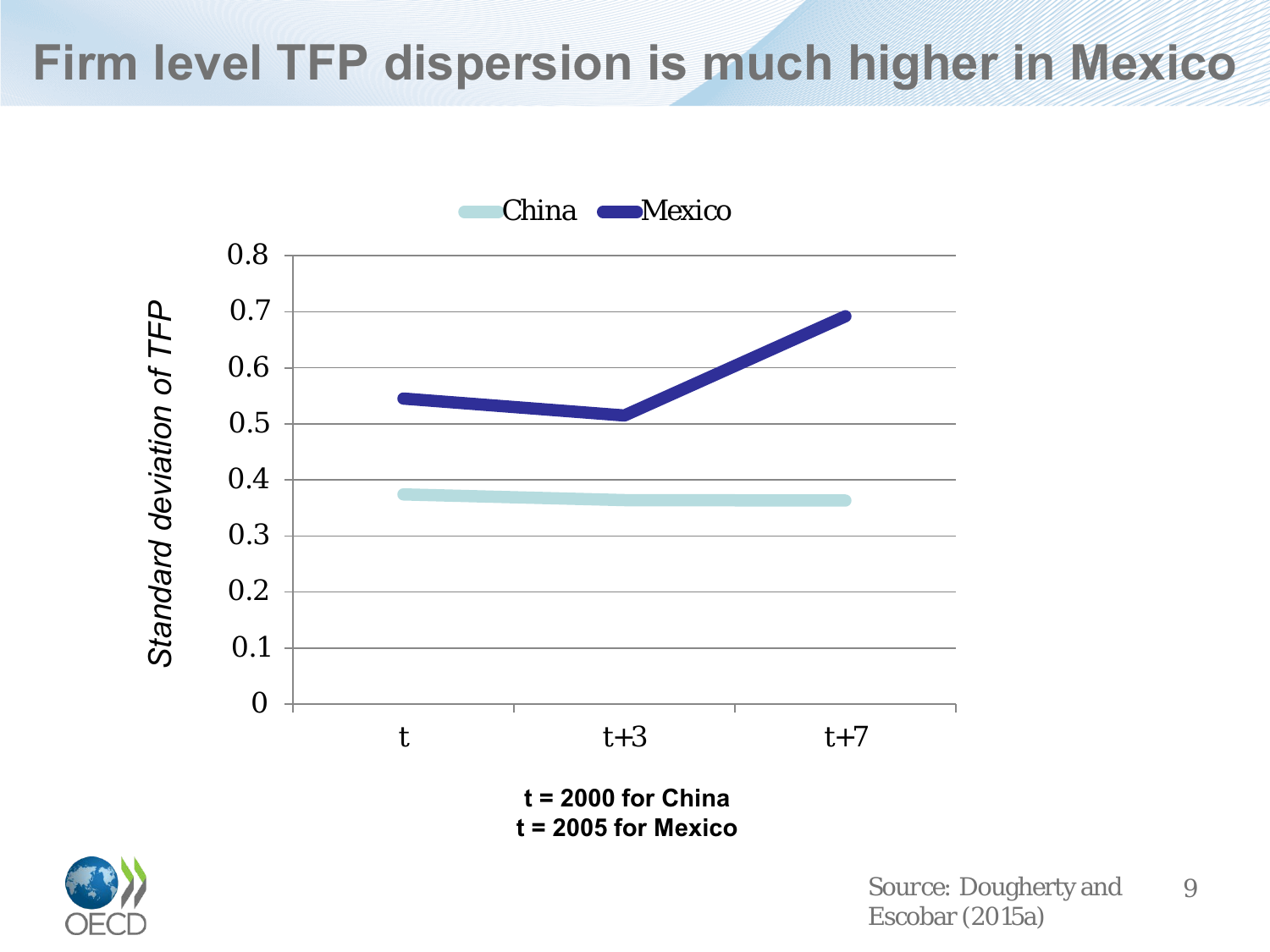#### **Mexican firms' TFP growth is higher near the border**





**Source:** Dougherty and 10 Escobar (2015a)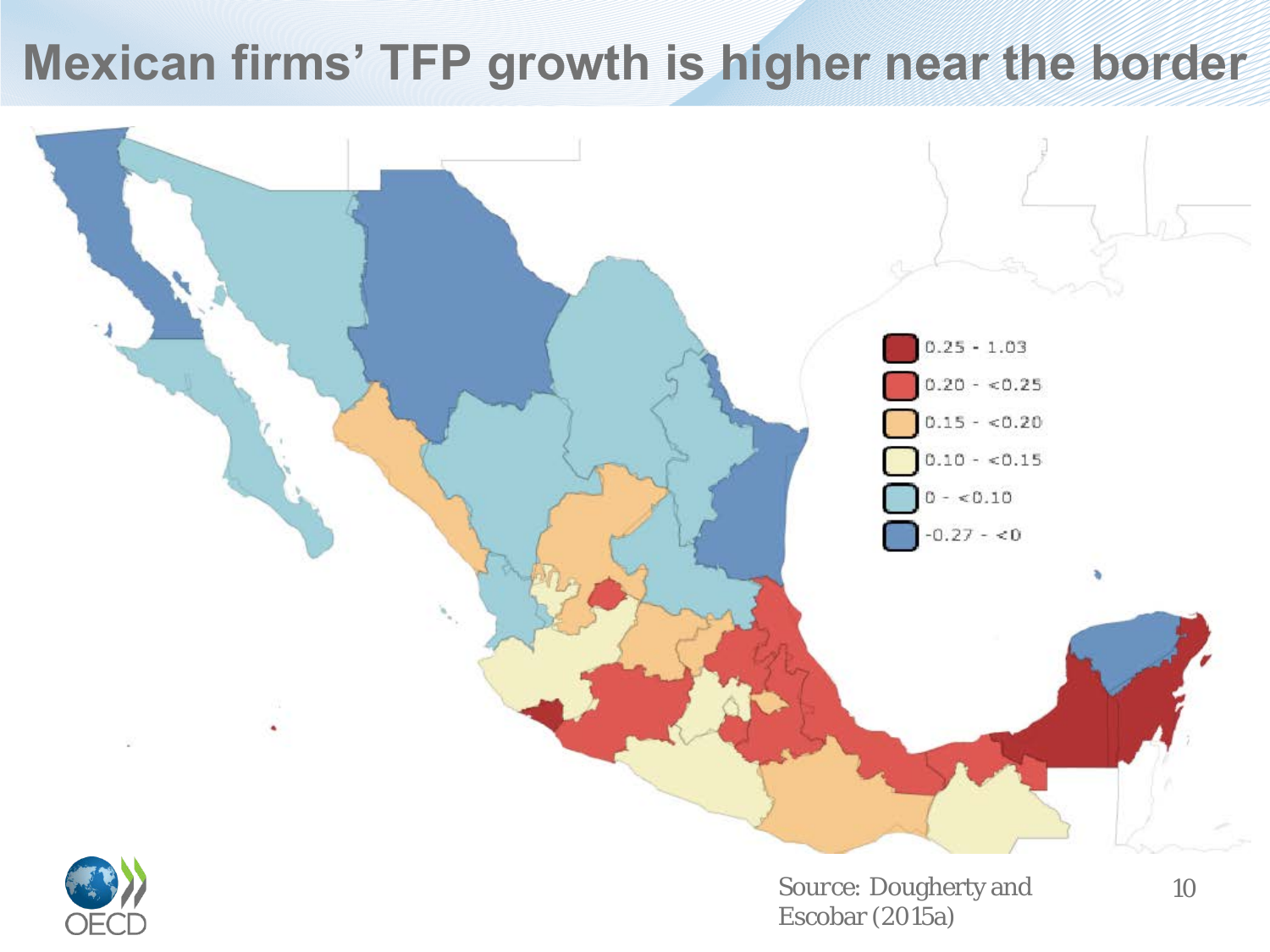**Interim Conclusions**

- Unit costs are converging – But productivity and firm size distributions are very different
- Productivity (TFP) differs a lot – But (large) Mexican firms do relatively 'ok'

• What are the policy drivers? – Let's look at Mexican industries and firms

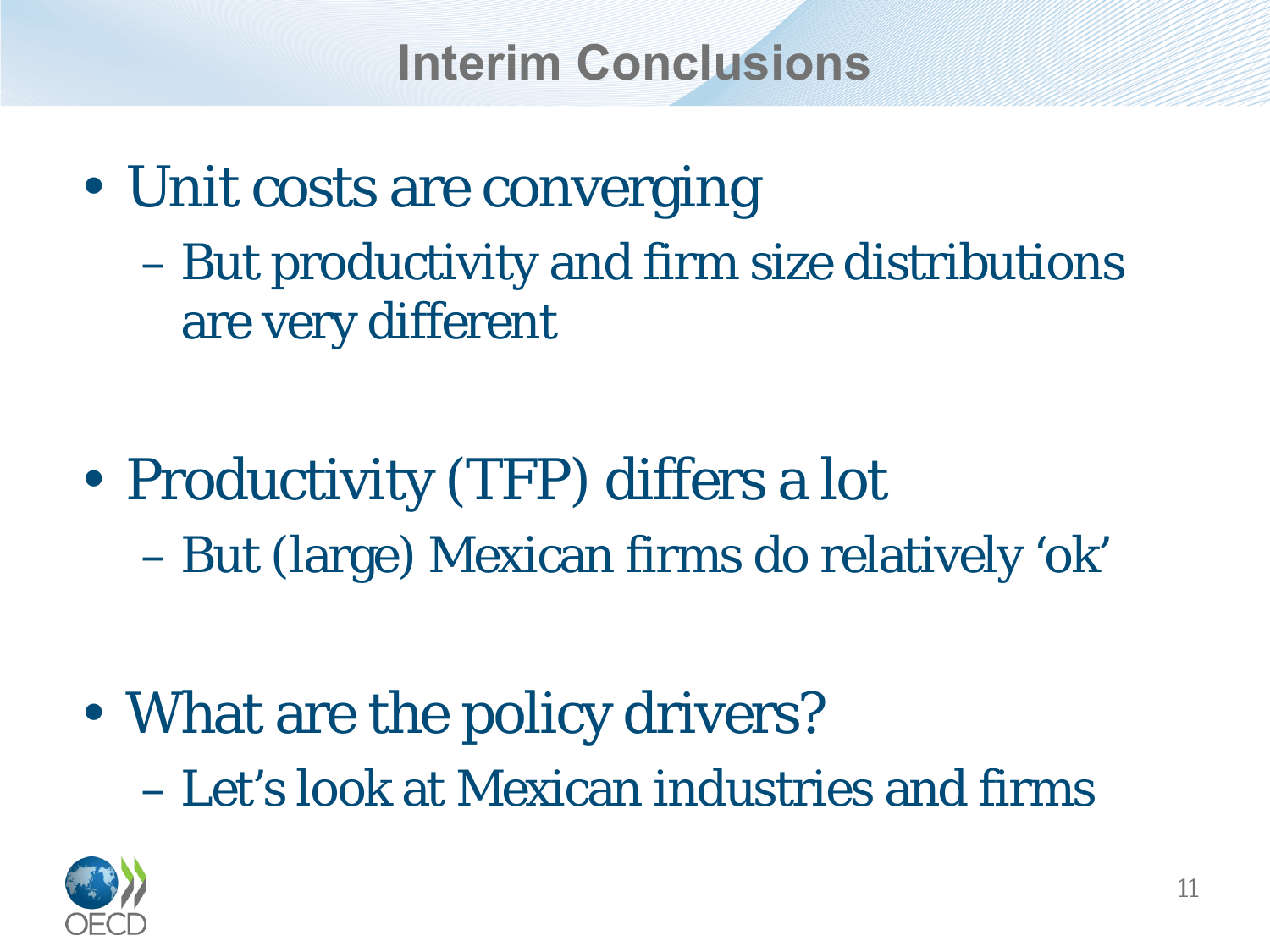#### **Regressing TFP on policies (I)**

Our analysis relies on the following model to analyse the influence of informality on productivity:

$$
TFP_{i,s,t} = \alpha Informatity_{s,t} + X_{i,s,t}\beta + \eta_{i,s} + \varepsilon_{i,s,t}
$$
\n<sup>(2)</sup>

where  $TFP_{i,s,t}$  is the logarithm of 3-digit industry i in state s total factor productivity in year t. Informality<sub>s,t</sub> is the logarithm of informality rate in state s.  $X_{i,s,t}$  is a vector of control variables. Among these variables, we use the logarithm of state-level variables such as the cost to start business, the number of establishments that are ISO-9000 certified per 10,000 habitants, PISA mathematics score, the number of private credits per 1,000 habitants. We also use state-industry level variables

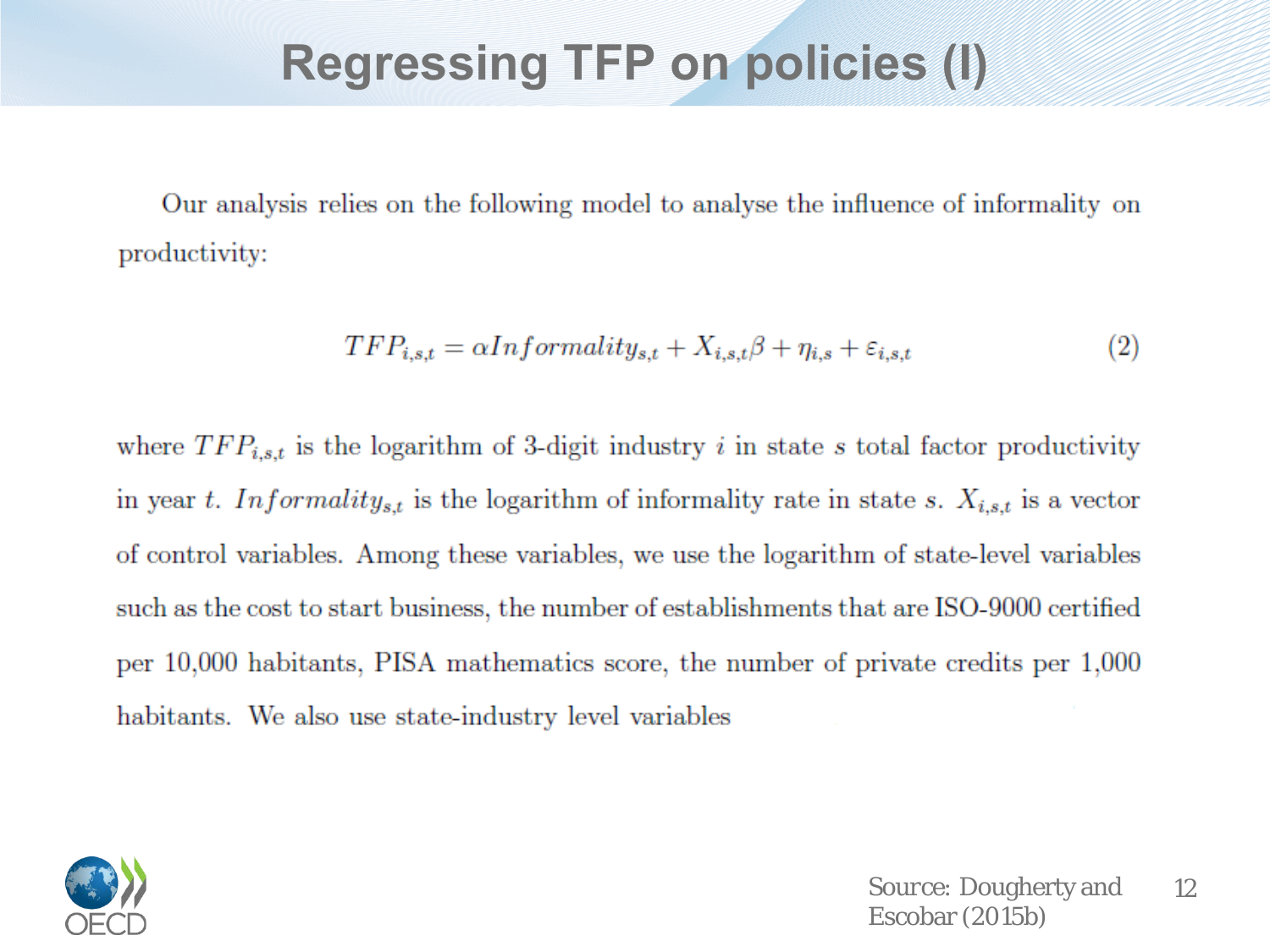#### **Regressing TFP on policies (II)**

In addition, the error term  $\varepsilon_{i,s,t}$  may be within-cluster correlated over time due to omitted factors that evolve progressively over time. This serial correlation can be handled adding time-lagged TFP as explanatory variable. We use then Arellano and Bond (1991) difference GMM estimator, which uses the lagged levels of the endogenous regressors, including the lagged dependent variable, as instruments. Endogenous variables are then predetermined and, then, not correlated with the error term.

$$
\triangle TFP_{i,s,t} = \triangle \delta TFP_{i,s,t-1} + \alpha \triangle Informality_{s,t} + \triangle X_{i,s,t}\beta + \triangle \varepsilon_{i,s,t}
$$
(3)

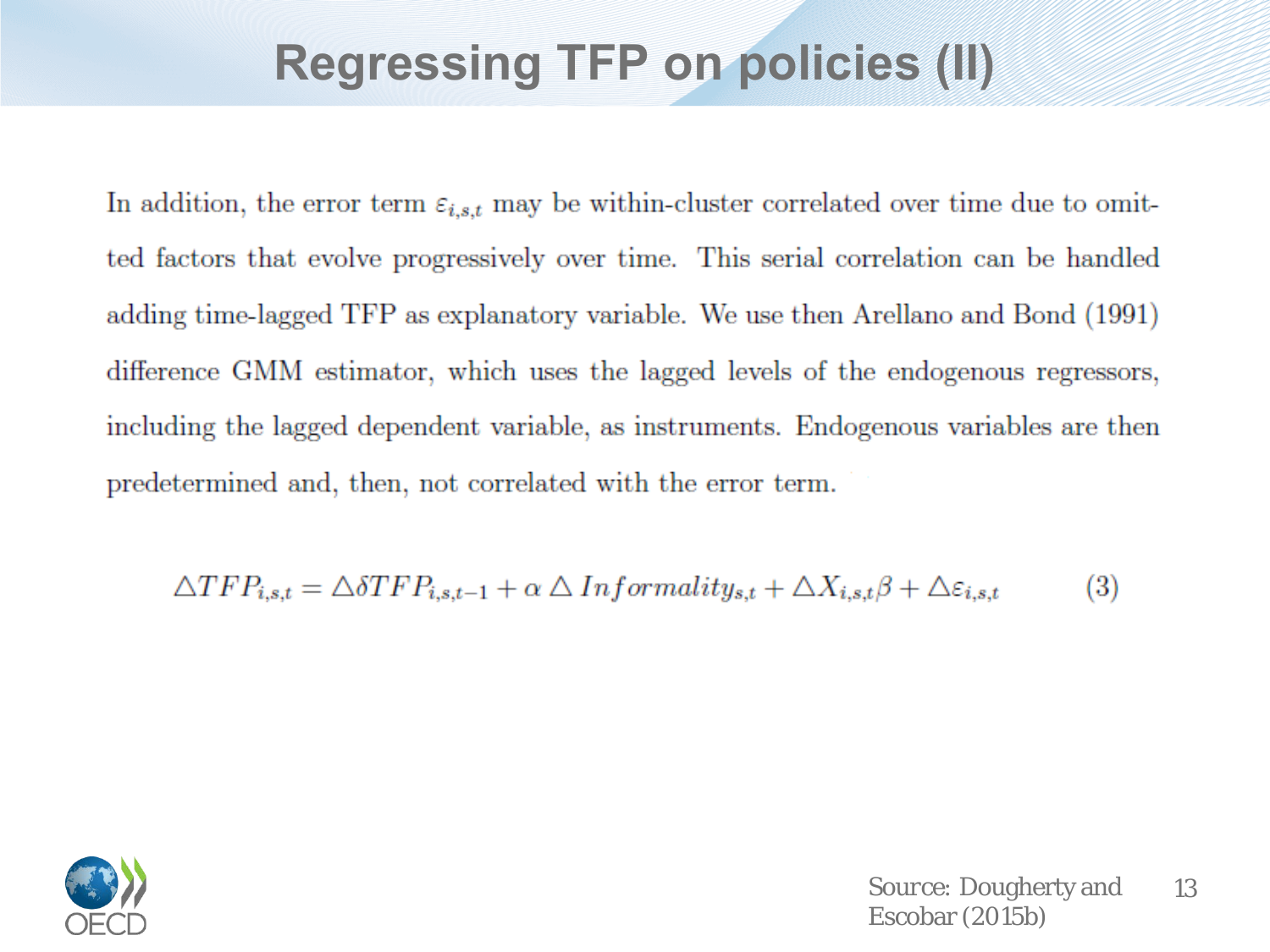### **Informality is the strongest driver of TFP**

| Dependent variable: Total factor productivity (TFP) |             |             |                   |            |                          |
|-----------------------------------------------------|-------------|-------------|-------------------|------------|--------------------------|
| Estimator                                           | <b>LSDV</b> | <i>LSDV</i> | <b>GMM</b>        | <b>GMM</b> |                          |
|                                                     | (1)         | (2)         | $\left( 3\right)$ | (4)        |                          |
| Informality                                         | $-0.948**$  | $-0.735**$  |                   | $-0.336*$  |                          |
|                                                     | (0.286)     | (0.264)     | $-0.474*$         | (0.165)    |                          |
| MNEs workers                                        |             | $0.145**$   |                   | $0.128**$  |                          |
|                                                     |             | (0.043)     | (0.194)           | (0.034)    |                          |
| Imported inputs                                     |             | 0.011       |                   | $0.020*$   |                          |
|                                                     |             | (0.009)     |                   | (0.009)    |                          |
| Maquila industry dummy                              |             | $-0.160**$  |                   | $-0.105**$ |                          |
|                                                     |             | (0.035)     |                   | (0.025)    |                          |
| ISO-9000 plants                                     |             | 0.083       |                   | 0.035      |                          |
|                                                     |             | (0.060)     |                   | (0.049)    |                          |
| <b>PISA</b>                                         |             | 0.583       |                   | 0.445      |                          |
|                                                     |             | (0.593)     |                   | (0.307)    |                          |
| Loans                                               |             | $-0.021$    |                   | $-0.016$   |                          |
|                                                     |             | (0.015)     |                   | (0.012)    |                          |
| Cost to start a business                            |             | $-0.092$    |                   | 0.009      |                          |
|                                                     |             | (0.047)     |                   | (0.032)    |                          |
| Rule of law                                         |             | $-0.021$    |                   | 0.041      |                          |
|                                                     |             | (0.115)     |                   | (0.083)    |                          |
| Wage inequality                                     |             | 0.001       |                   | $-0.029$   |                          |
|                                                     |             | (0.067)     |                   | (0.039)    |                          |
| Time-lagged TFP                                     |             |             | $0.367**$         | $0.322**$  |                          |
|                                                     |             |             | (0.118)           | (0.044)    |                          |
| Observations                                        | 2970        | 2970        | 2121              | 2121       |                          |
| R-squared                                           | 0.896       | 0.901       |                   |            |                          |
| <b>RMSE</b>                                         | 0.242       | 0.235       |                   |            |                          |
| Instruments                                         |             |             | 48                | 280        | <b>Source: Dougherty</b> |
| Groups                                              |             |             | 408               | 408        | and Escobar (2015b)      |
| Hansen $J_p$ -value                                 |             |             | 0.355             | 0.132      |                          |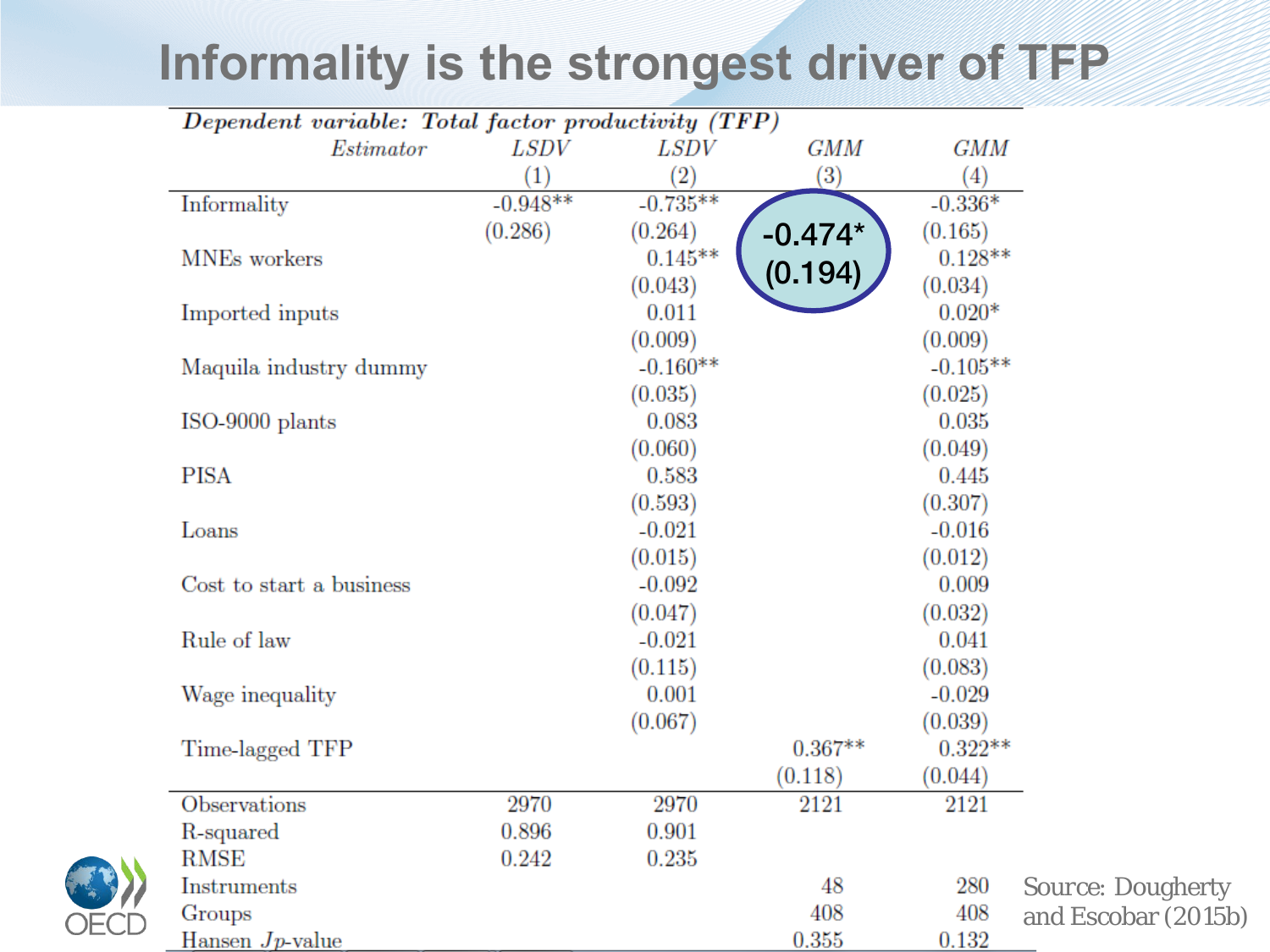#### **Long left tail of the TFP distribution in Mexico**



*Source: Dougherty and Escobar (2015b)* 15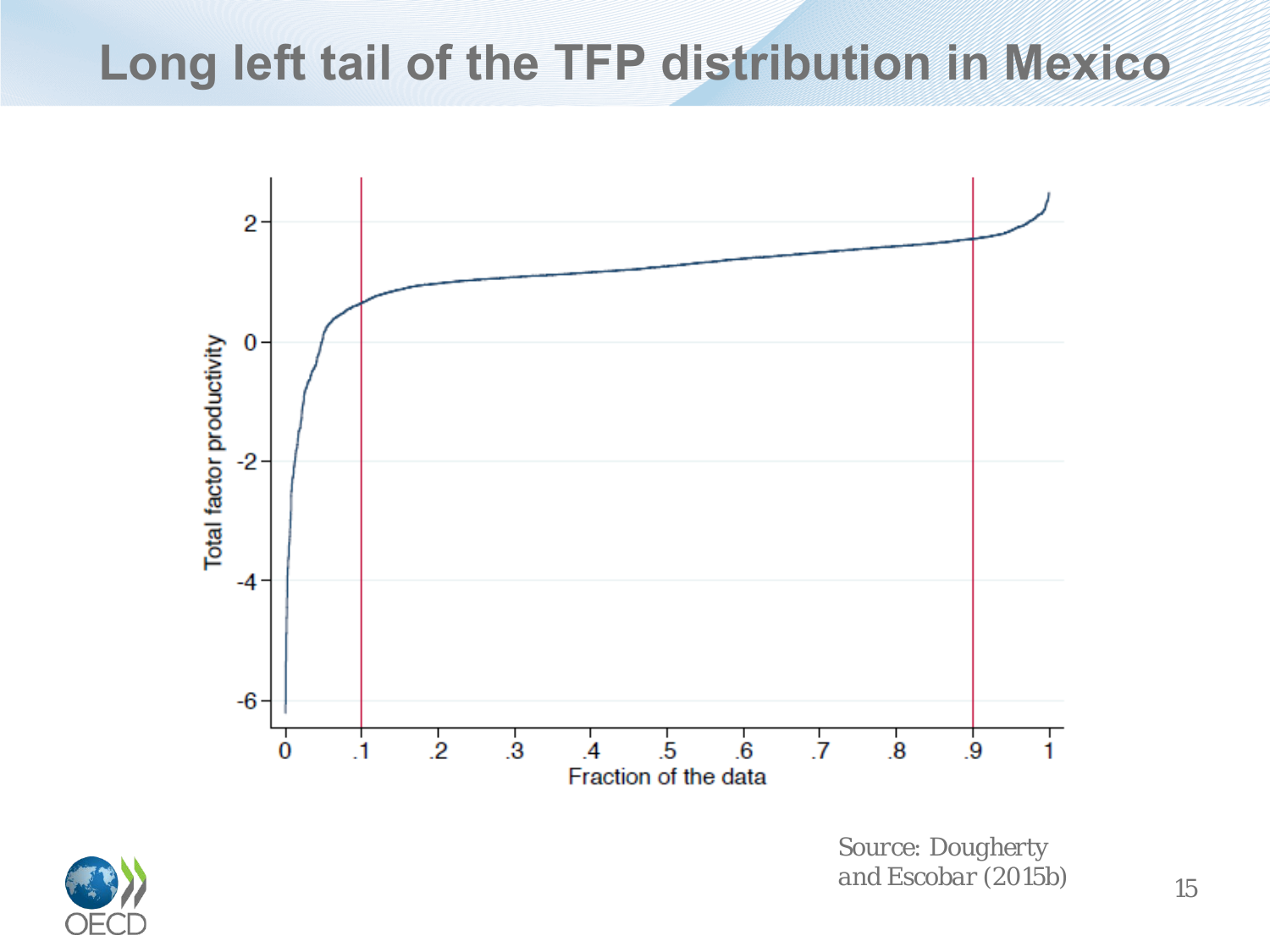#### **Quantile regressions**

From Figures 1 and 2, we can infer that there are important differences in productivity and on the effects of informality between the first and last deciles. We then extend the analysis using quantile regression model to evaluate differences in the coefficient of informality variable. More precisely, we estimate the following specification:

$$
TFP_{i,s,t} = \alpha \tau Informality_{s,t} + X_{i,s,t} \beta \tau + \eta_{i,s} + \varepsilon_{i,s,t}
$$
\n<sup>(4)</sup>

where  $\alpha\tau$  and  $\beta\tau$  are the parameters that characterizes the conditional quantile. We estimate the model under the restriction that the  $\tau$ -th conditional quantile ( $\tau \in (0,1)$ ) of TFP given  $X = x$  is  $x'\beta\tau$ . There are however some econometric issues to estimate



*Source: Dougherty and Escobar (2015b)*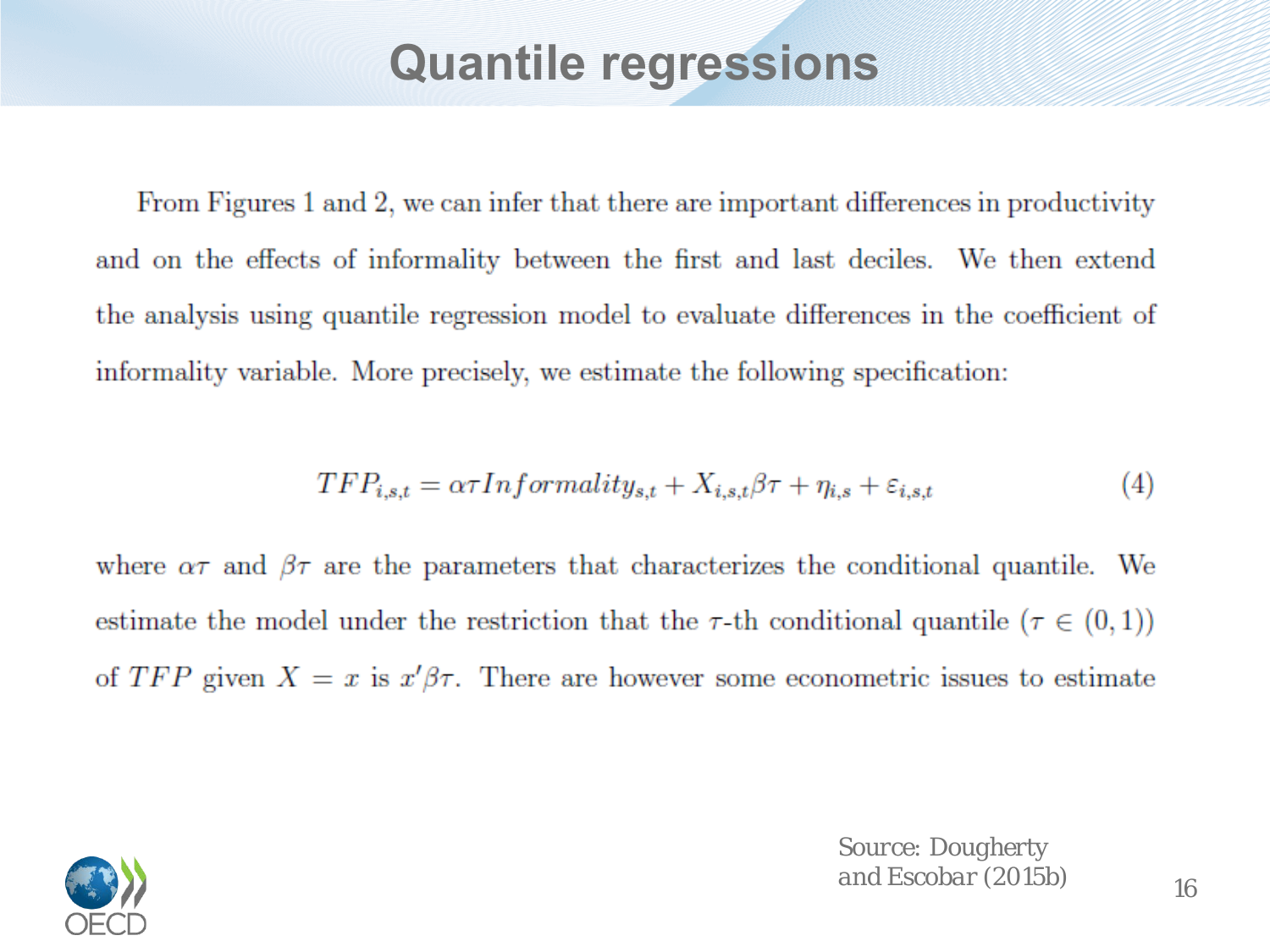## **Neg effects of informality largest when TFP is high**





*Source: Dougherty and Escobar (2015b)*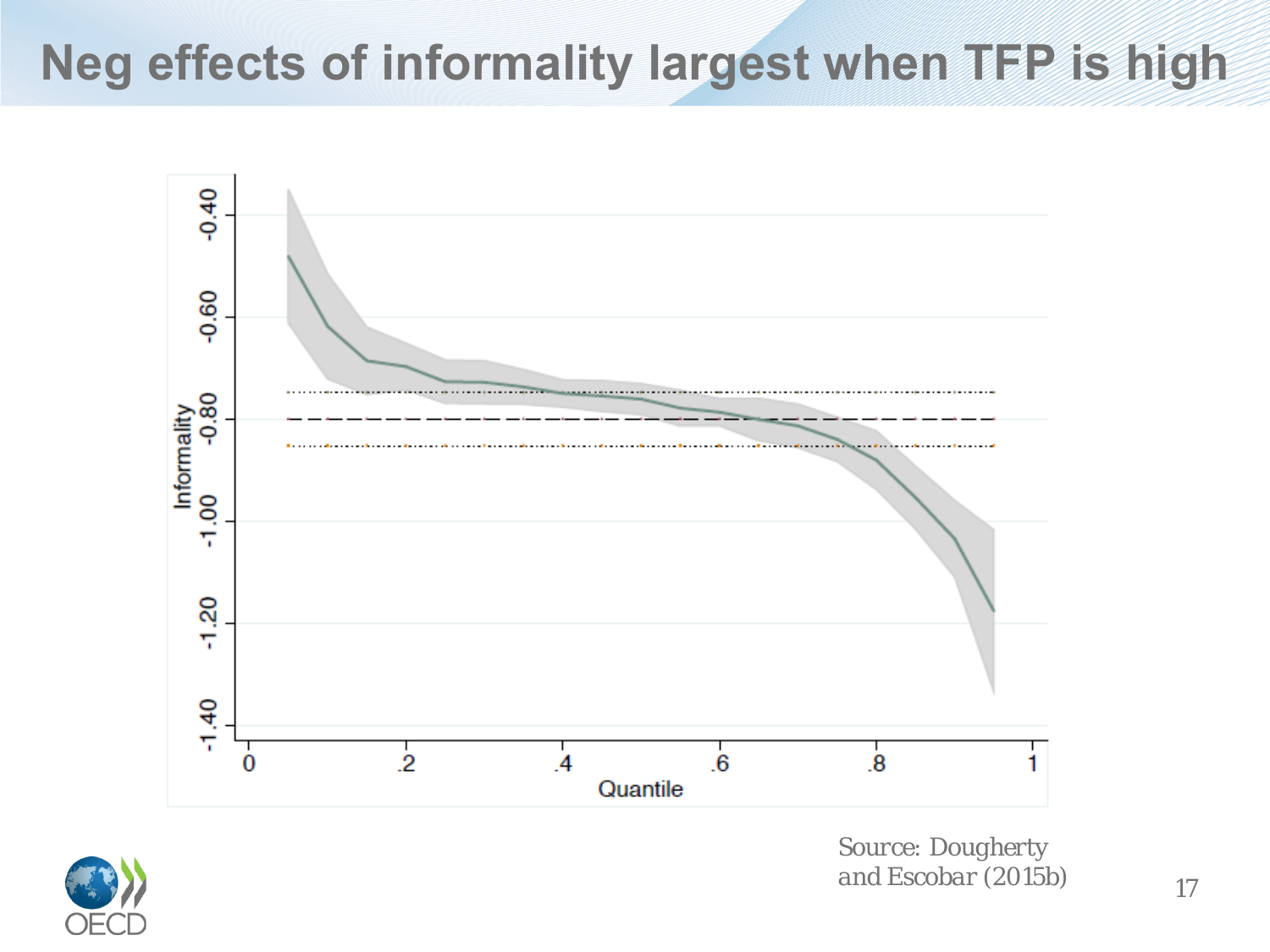• Measured effects of informality on TFP are even higher when estimated at the firm level and for informal firms

- Productivity (TFP) differs a lot
	- Large Mexican firms do well in comparison
	- But *informality* gets in the way, reducing TFP
	- Especially in the most efficient sectors



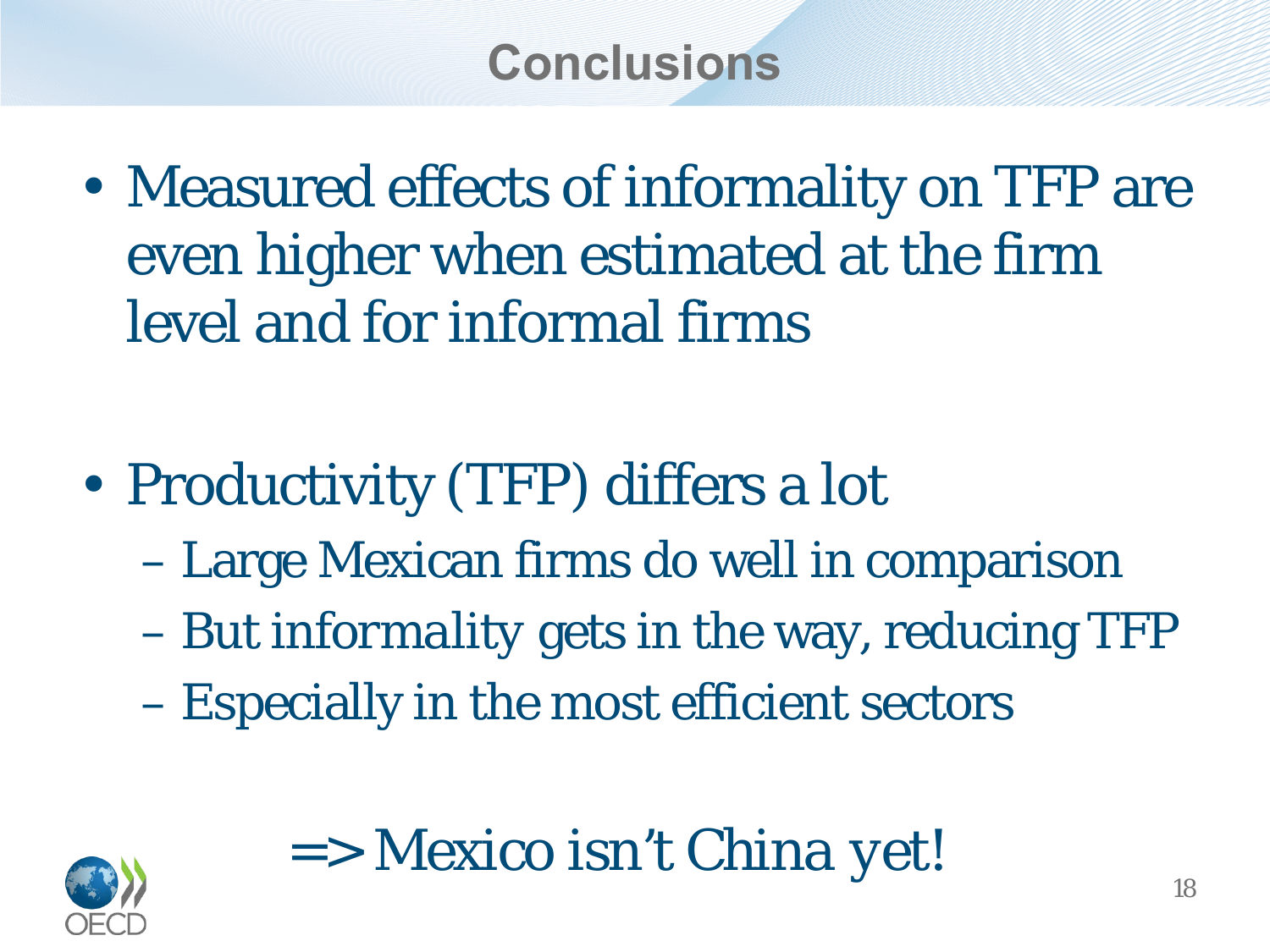*Grazie!*

#### *Follow me on Twitter*  **@econecho**

*OECD Economic Surveys: Mexico 2015*

**Read the publication on-line** 

[•Website: http://oe.cd/PN](http://www.oecd.org/eco/surveys/economic-survey-spain.htm)